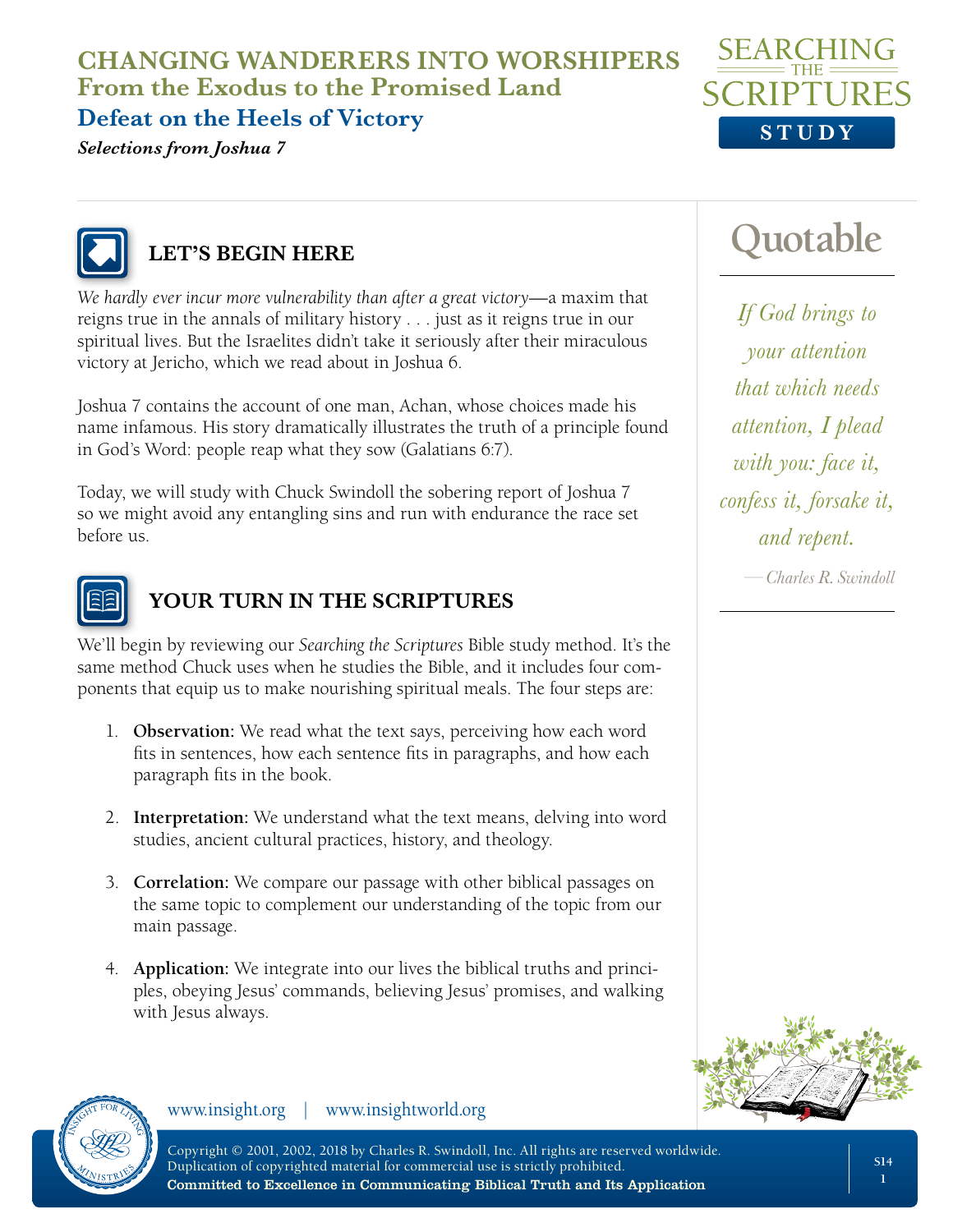## **CHANGING WANDERERS INTO WORSHIPERS From the Exodus to the Promised Land Defeat on the Heels of Victory**

#### *Selections from Joshua 7*

While these mechanics help us ascertain spiritual truth, God's Spirit must anchor His Word in our minds and wed His Word to our hearts that we may walk in His power. Below, write a prayer asking God to bless your study.



#### **Observation**

In observation, we will place our gaze upon the tree of *[Joshua 7](https://www.biblegateway.com/passage/?search=Joshua%207%3A1-15%2C%2016-26&version=NLT;NASB)* to inspect both leaf and branch. Remember: no rushing. First, simply read through the chapter.

#### **The Setback—Joshua 7:1–15**

How does Joshua 7:1 function in relation to the rest of the chapter?

*The most secretive sins on this earth are seen clearly by the eyes of our God. He saw it all.*  —Chuck Swindoll

How many Israelite warriors went to conquer Ai, and why (Joshua 7:2–5)?

Summarize the response of Joshua and the Israelite elders to Ai's victory (7:6–9).



www.insight.org | www.insightworld.org

**STUDY**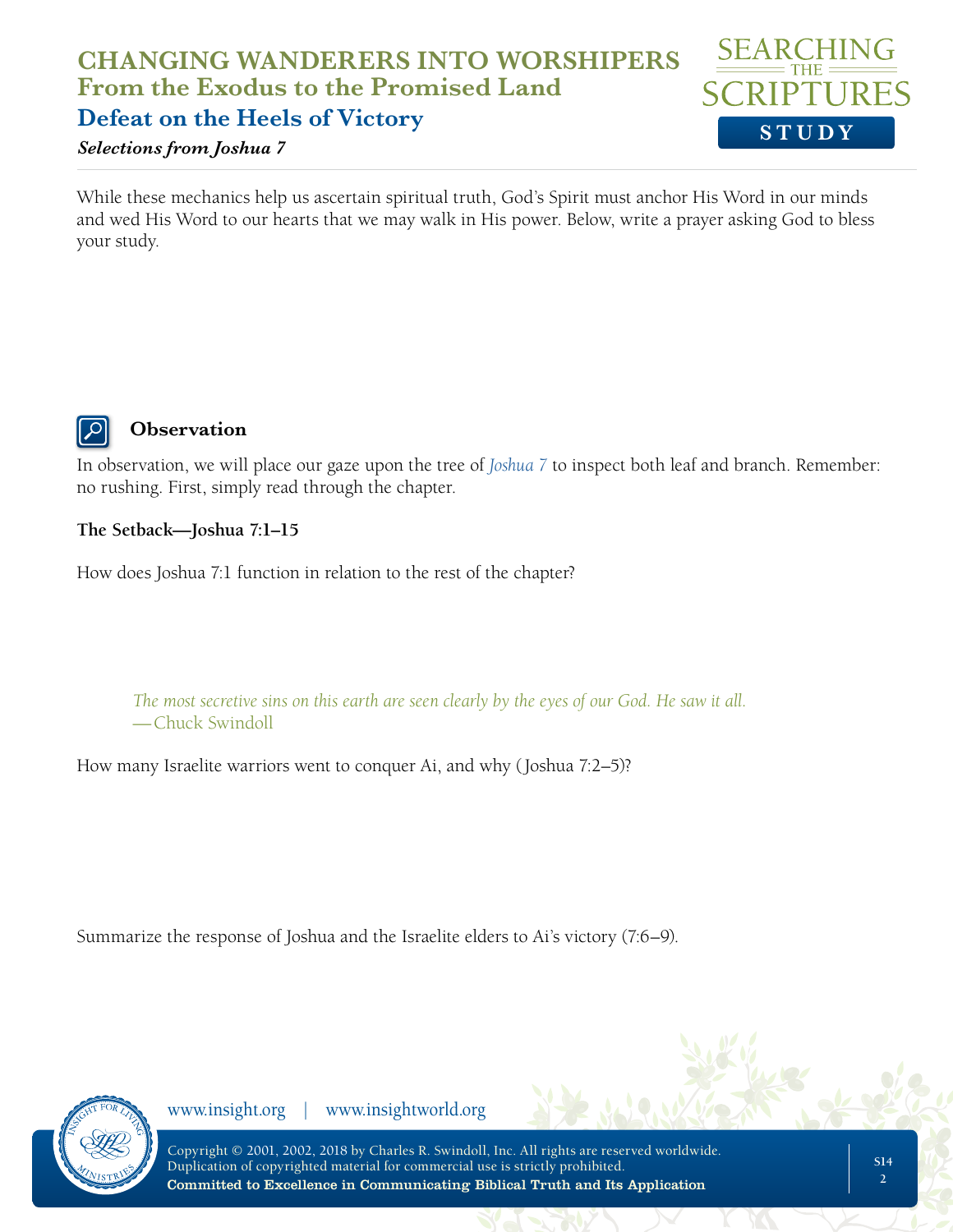## **STUDY CHANGING WANDERERS INTO WORSHIPERS From the Exodus to the Promised Land Defeat on the Heels of Victory**

*Selections from Joshua 7*

How did the Lord reply to Joshua in 7:10–15? How did the Israelites break God's covenant?

How do the Israelites' sin, God's presence, and the battle outcome all correlate in this passage?

**Sin Exposed and Punished—Joshua 7:16–26**

Whom did God single out, and what tribe did he belong to (Joshua 7:16–18)?

Note the four commands Joshua gave to Achan in 7:19. How do the first two relate to the last two?



www.insight.org | www.insightworld.org

Copyright © 2001, 2002, 2018 by Charles R. Swindoll, Inc. All rights are reserved worldwide. Duplication of copyrighted material for commercial use is strictly prohibited. Committed to Excellence in Communicating Biblical Truth and Its Application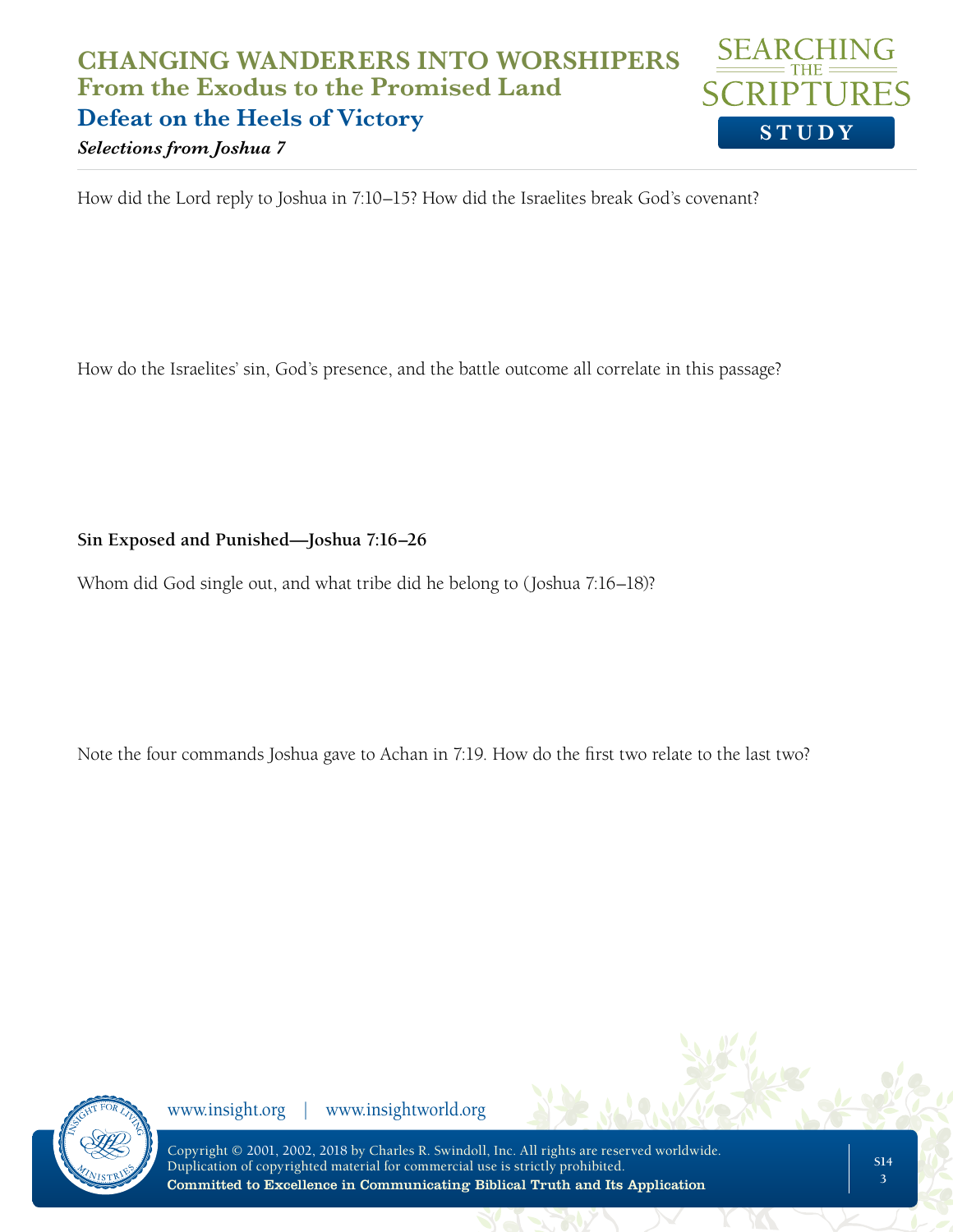### **STUDY CHANGING WANDERERS INTO WORSHIPERS From the Exodus to the Promised Land Defeat on the Heels of Victory** *Selections from Joshua 7*

Notice the four verbs Achan used to describe his spiral into sin (Joshua 7:21). List the progression below.

| $\mathbf{1}$ . |  |  |
|----------------|--|--|
| 2.             |  |  |
| 3.             |  |  |
|                |  |  |

4.

*At that moment, Achan failed to stay with reality and believed the rationalization.* —Chuck Swindoll

What happened to Achan and his family in Joshua 7:24–26?

How does the last statement about God in verse 26 relate to the first statement made about God in verse 1?

On a day when the Israelites should have been singing songs of victory, they returned from a bloody defeat singing songs of lament. Achan had privately sown seeds of greed and caused Israel to bear the brunt of his poor judgment.

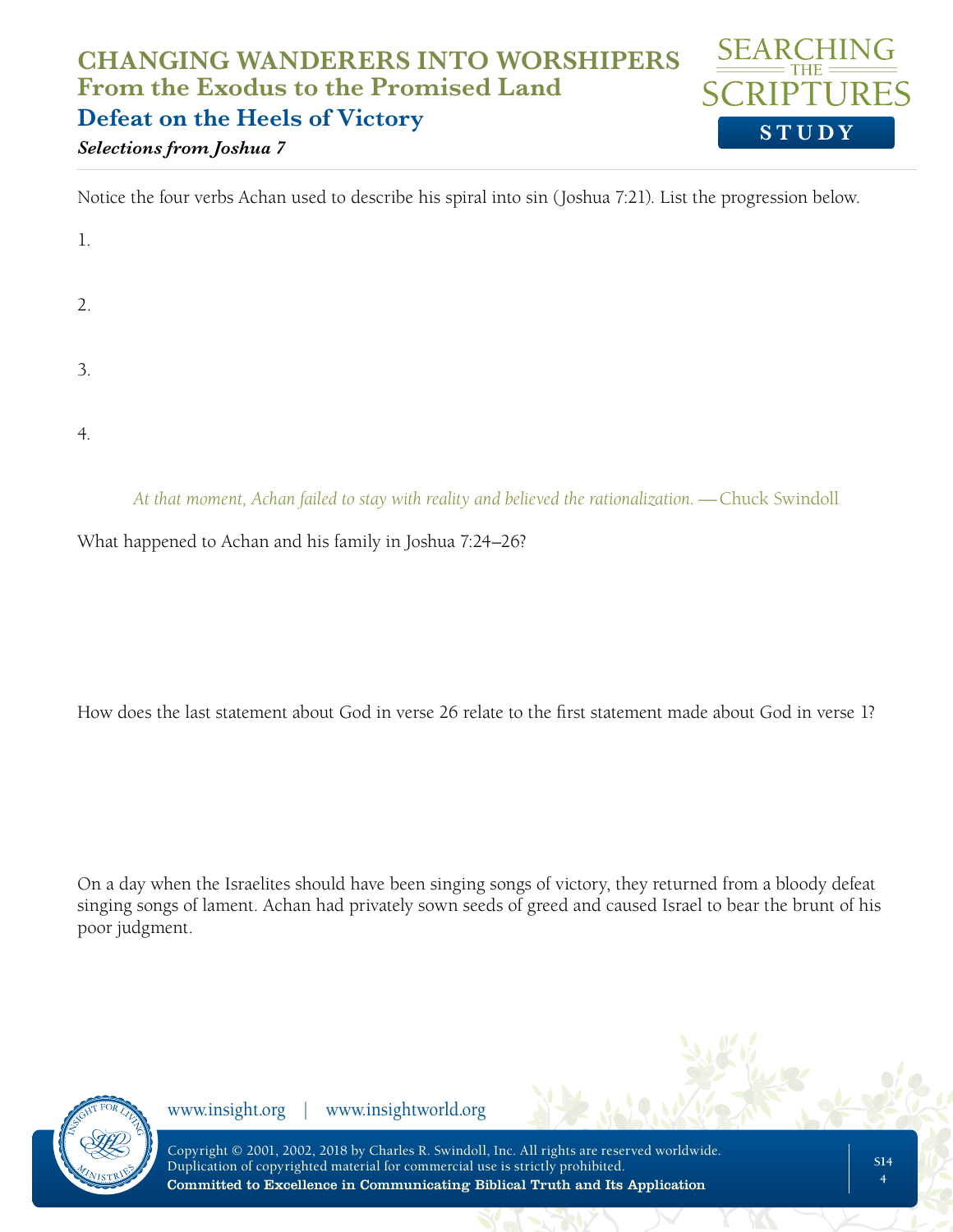## **CHANGING WANDERERS INTO WORSHIPERS From the Exodus to the Promised Land Defeat on the Heels of Victory**



*Selections from Joshua 7*

## **Interpretation**

Begin interpretation by looking up key names and terms in the text such as *[Achan](https://www.biblegateway.com/resources/encyclopedia-of-the-bible/Achan)* and the tribe of *[Judah](https://www.biblegateway.com/resources/encyclopedia-of-the-bible/Judah)* in your Bible dictionary. Below, record notes on these entries along with any other terms you review.

The Israelites returned from Ai with their report to Joshua (Joshua 7:3). Did their report express faith in God or arrogance? Why do you think this? (Remember to consult a commentary or two during interpretation.)

In 7:6–9, how did Joshua demonstrate faith? How did he demonstrate doubt toward God?

How did God rebuke Joshua in 7:10–13?

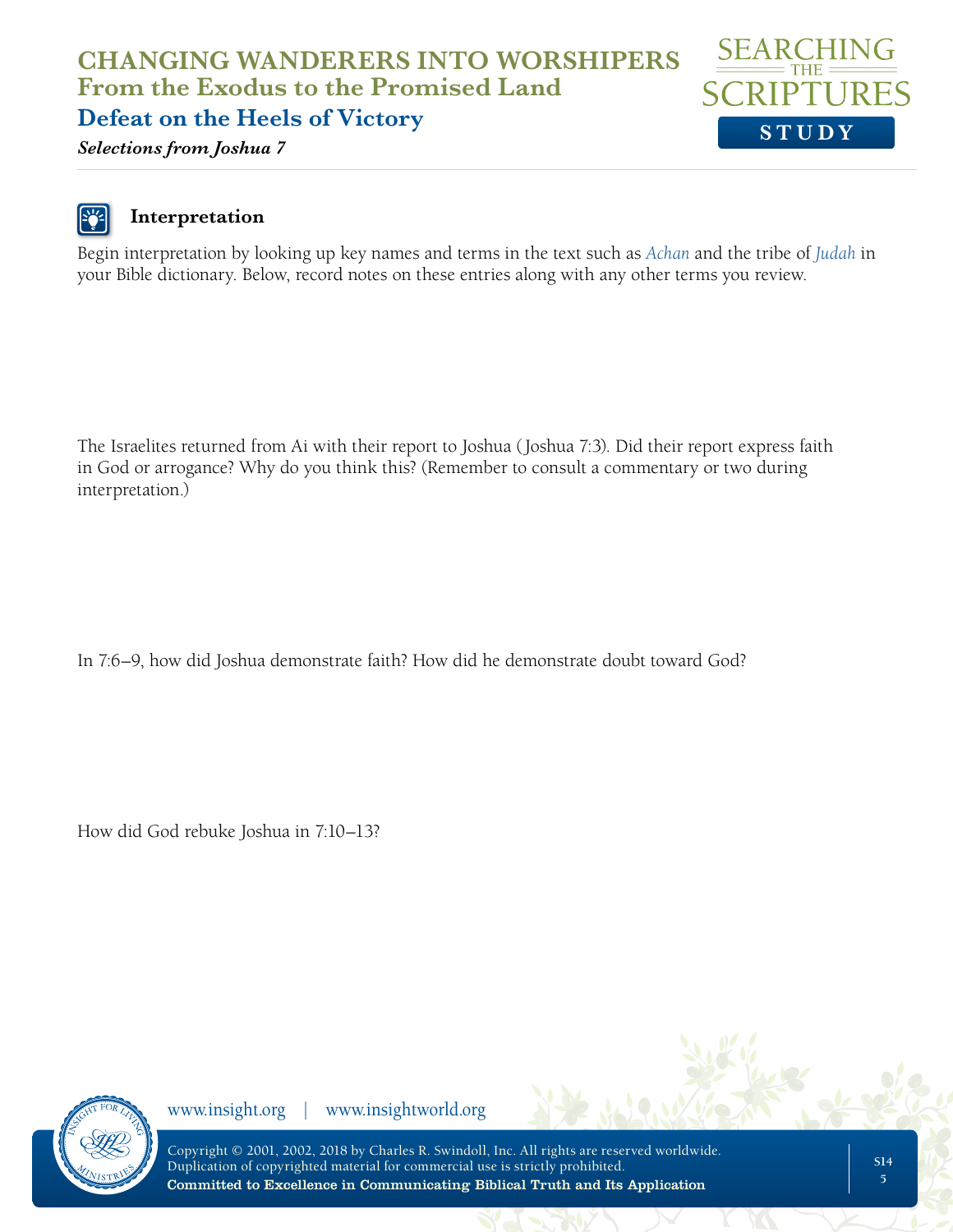## **STUDY CHANGING WANDERERS INTO WORSHIPERS From the Exodus to the Promised Land Defeat on the Heels of Victory**

#### *Selections from Joshua 7*

How does Joshua's concern in 7:9 reflect God's purpose for Israel? How does Joshua's command to Achan in 7:19 reveal Joshua's intention to advance this purpose? Why is this important for the Christian today?

After the Israelites dealt God's justice upon Achan and his family for breaking God's covenant, they piled a great heap of stones over his body. What did the succeeding generations learn about God from Achan's memorial? Why is this important for us today?

*Surprising and strange defeats can often be traced back to secret sins.* —Chuck Swindoll



#### **Correlation**

Joshua 7 contains a sobering narrative of the consequences of sin before a holy God. Achan submitted to his desires, taking and hiding what God said not to. Achan let temptation lead him to sin and death. Temptation's phases have existed ever since Eve saw the fruit, wanted it, grabbed it, ate it, and gave some to Adam. Then they both hid from God and suffered God's judgment.

James 1:12–15 defines how temptation works, which correlates well with our main passage. This paragraph falls in James' longer section on faith and endurance. Read *[James 1:2–18](https://www.biblegateway.com/passage/?search=James+1%3A2-18&version=NLT;NASB)*.

Write an expanded paraphrase of James 1:12–15 below.

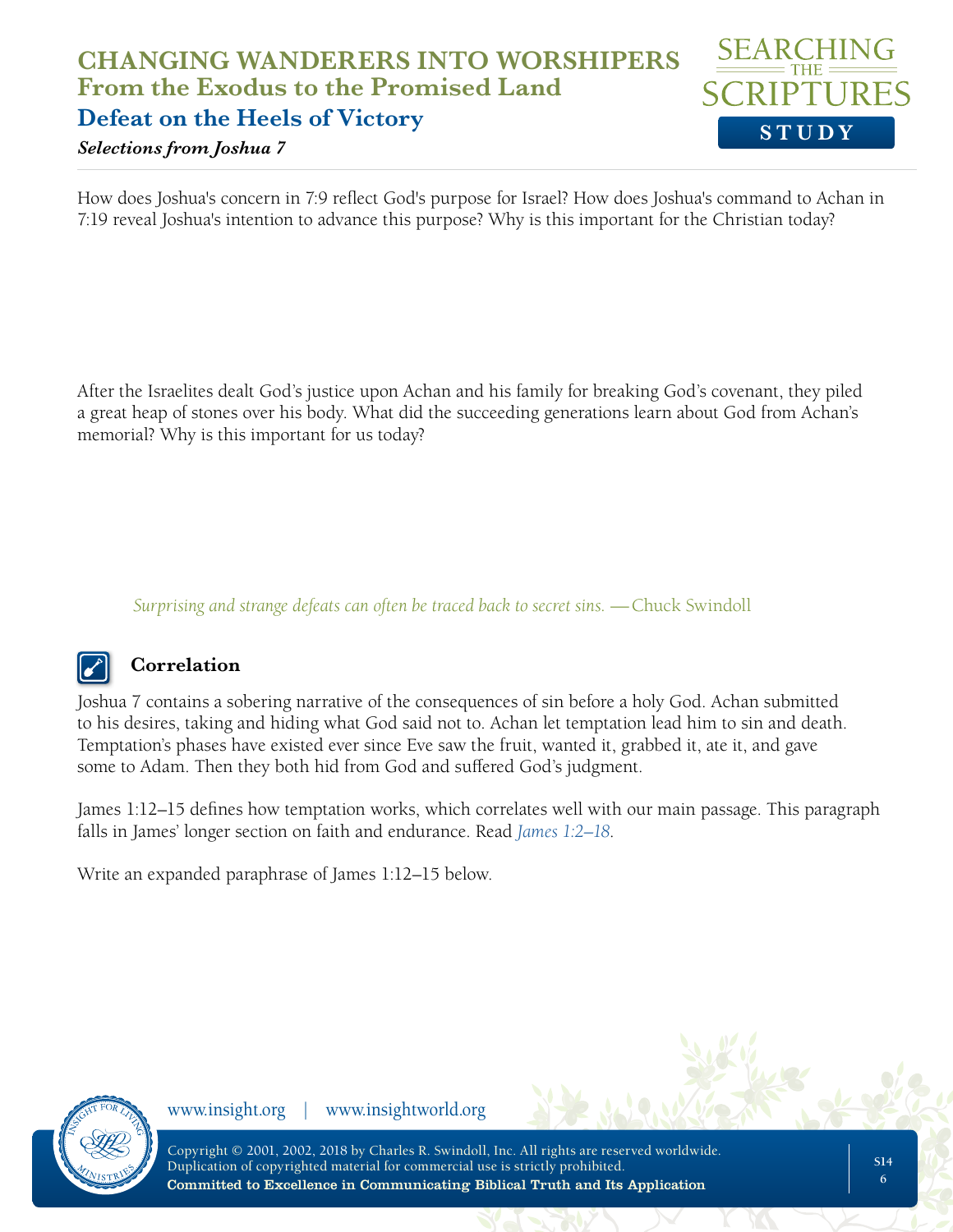## **CHANGING WANDERERS INTO WORSHIPERS From the Exodus to the Promised Land Defeat on the Heels of Victory**



*Selections from Joshua 7*

*It's called temptation. At the time of temptation, we are blinded and made deaf. We are blinded to reality and deafened to the consequences.* —Chuck Swindoll

James mentioned a few spiritual weapons to combat sin and temptation in James 1:2–18. Note those especially meaningful to you and record them below.



### **Application**

At the end of Psalm 139, David prayed:

*Search me, O God, and know my heart; test me and know my anxious thoughts. Point out anything in me that offends you, and lead me along the path of everlasting life.* (Psalm 139:23–24)

A fitting request even for us at this hour as we integrate into our lives the spiritual truth of Joshua 7. Take a moment and pray in your own words Psalm 139:23–24.

*Very private sins can lead to very public consequences.* — Chuck Swindoll

Have you let sin wrap its tentacles around you? Has it come through your wallet? The screen? A relationship heading in the wrong direction? God gives us the power to fight sin so you don't have to let it squeeze the life out of you. Write below any grievous path you might be on.

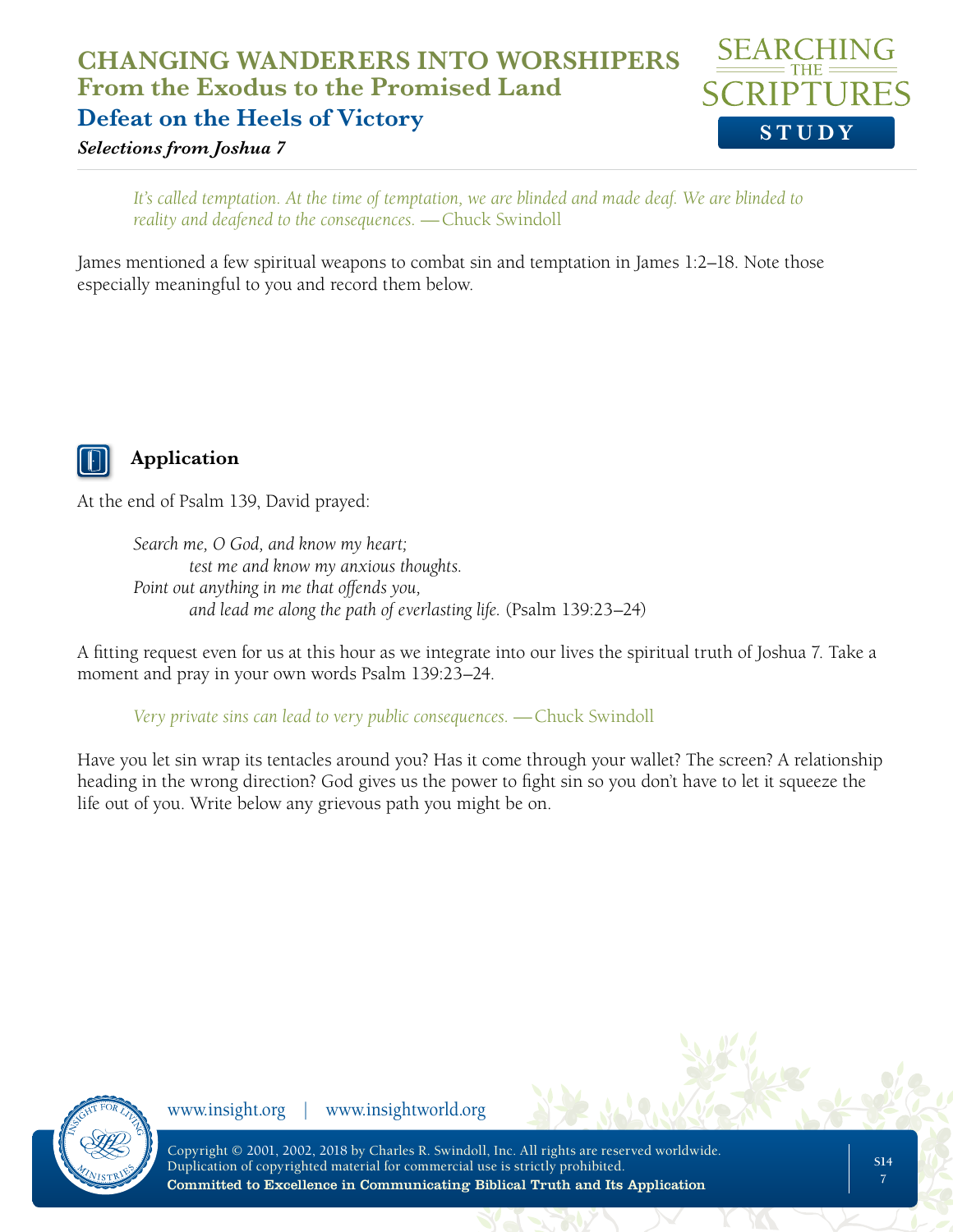## **STUDY CHANGING WANDERERS INTO WORSHIPERS From the Exodus to the Promised Land Defeat on the Heels of Victory**

#### *Selections from Joshua 7*

Now how do you plan to beat your temptation? Have you prayed to conquer it? Have you sought support from your church family? Record what you believe needs to change to help you defeat that private sin and how you need the Spirit to aid you in battle.

*This is the message we heard from Jesus and now declare to you: God is light, and there is no darkness in him at all. So we are lying if we say we have fellowship with God but go on living in spiritual darkness; we are not practicing the truth. But if we are living in the light, as God is in the light, then we have fellowship with each other, and the blood of Jesus, his Son, cleanses us from all sin. If we claim we have no sin, we are only fooling ourselves and not living in the truth. But if we confess our sins to him, he is faithful and just to forgive us our sins and to cleanse us from all wickedness.* (1 John 1:5–9)



# **A FINAL PRAYER**

*Father, what gratitude fills my heart to know that You delight in giving me life. Sin destroys. But You have conquered sin by sending Your Son to receive the wrath that I have earned. Jesus died the death that I deserve that I may be clean and blameless before You, that I may I enjoy fellowship with the living God, and that I may overcome the sin that once entangled me. Thank You. In Jesus' sweet name, amen.*